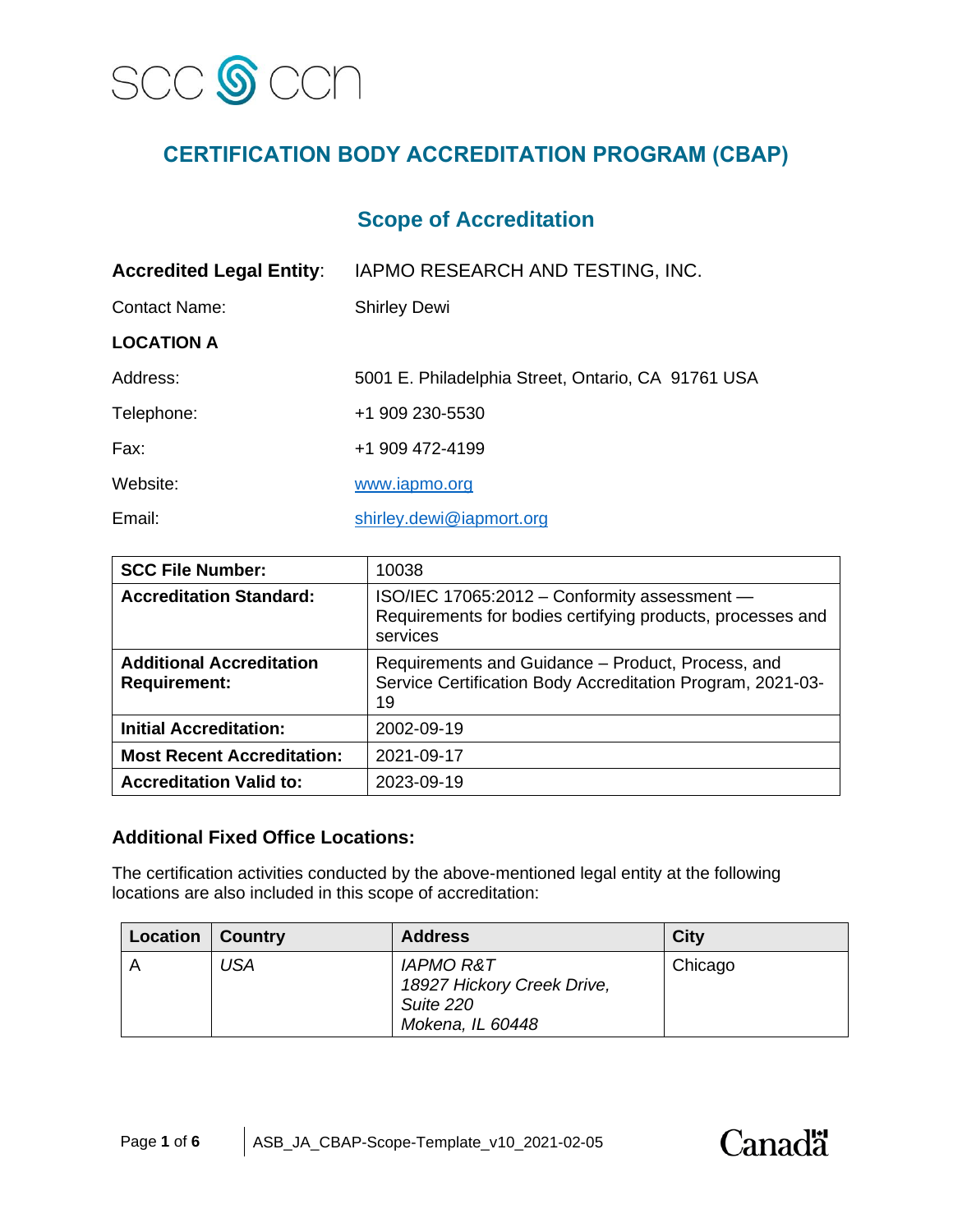

### **Certification Mark:**





# **UPC®**













# **IAPMOT® USPC® IAPMO R&T®**

### **Product Certification Scheme:**

ISO/IEC 17067, Conformity assessment - Fundamentals of product certification and guidelines for product certification schemes, *scheme type 5* most closely resembles the product certification scheme operated by this organization. The surveillance part of this scheme allows

Page **2** of **6** ASB\_JA\_CBAP-Scope-Template\_v10\_2021-02-05

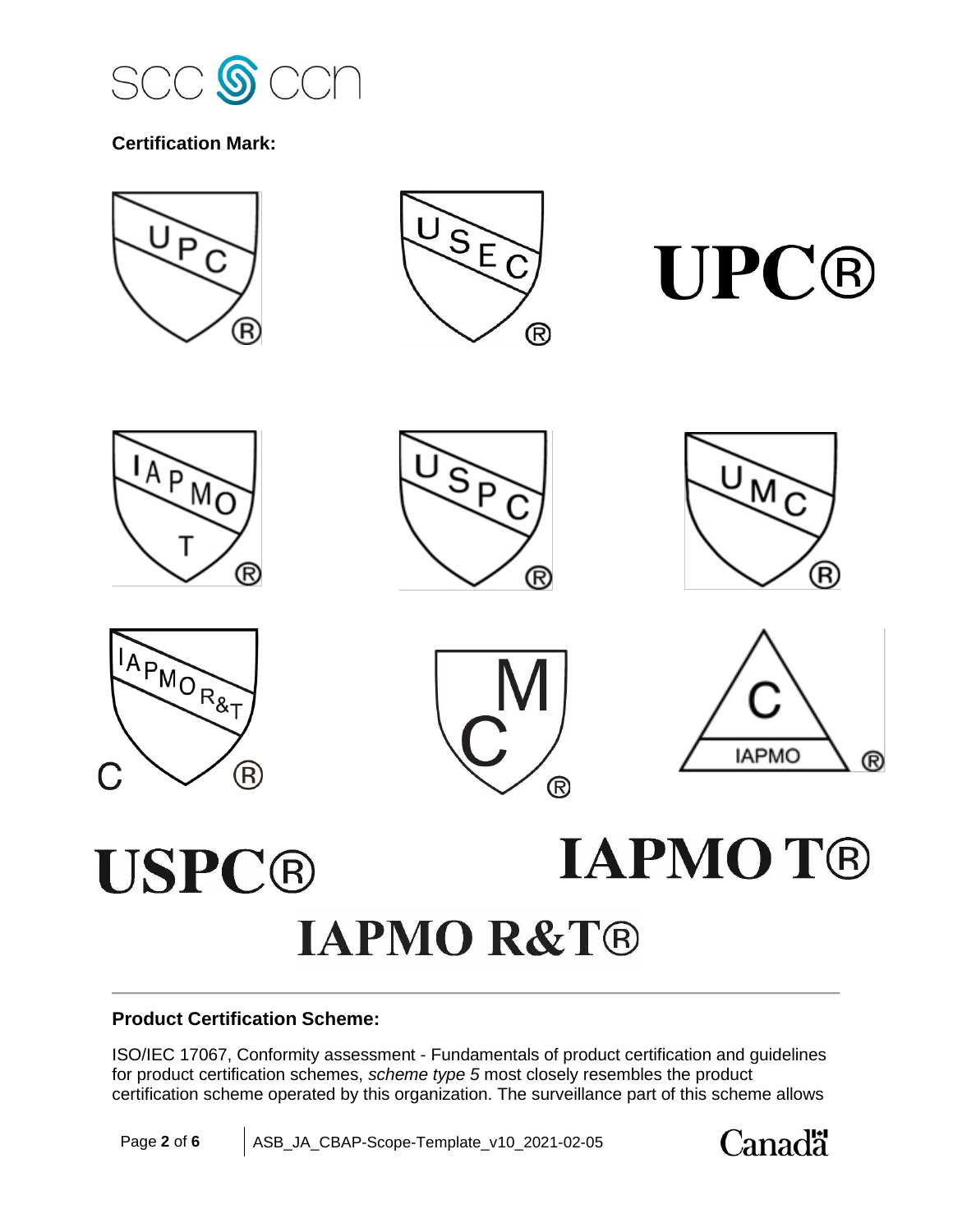

for the choice between periodically taking samples of the product either from the point of production, or from the market, or from both, and subjecting them to determination activities to check that items produced subsequent to the initial attestation fulfil the specified requirements. The surveillance includes periodic assessment of the production process, or audit of the management system, or both. The extent to which the four surveillance activities are conducted may be varied for a given situation, as defined in the scheme. If the surveillance includes audit of the management system, an initial audit of the management system will be needed.

### **Scope of Accreditation:**

The scope of accreditation for the above-mentioned legal entity limits the use of the certification mark shown, to products that meet standards classified by the following international classification coding:

| ICS No.   | <b>Title</b>                                                            | <b>Purpose</b>                                           |
|-----------|-------------------------------------------------------------------------|----------------------------------------------------------|
| 13.060.20 | Drinking Water (Drinking water treatment units and<br>components)       | Performance<br><b>Health Safety</b>                      |
| 13.060.30 | Sewage water (Residential wastewater treatment<br>units and components) | Performance<br><b>Health Safety</b><br><b>Gas Safety</b> |
| 23.020.10 | Stationary containers and tanks                                         | Performance<br><b>Health Safety</b>                      |
| 23.020.20 | Vessels and containers mounted on vehicles                              | Performance<br><b>Health Safety</b><br><b>Gas Safety</b> |
| 23.040.10 | Iron and steel pipes                                                    | Performance<br><b>Health Safety</b>                      |
| 23.040.15 | Non-ferrous metal pipes                                                 | Performance<br><b>Health Safety</b>                      |
| 23.040.20 | Plastic pipes                                                           | Performance<br><b>Health Safety</b>                      |
| 23.040.40 | <b>Metal fittings</b>                                                   | Performance<br><b>Health Safety</b>                      |
| 23.040.45 | <b>Plastics fittings</b>                                                | Performance<br><b>Health Safety</b>                      |
| 23.040.50 | Pipes and fittings of other materials                                   | Performance<br><b>Health Safety</b>                      |
| 23.040.60 | Flanges, couplings and joints                                           | Performance<br><b>Health Safety</b>                      |
| 23.040.70 | Hoses and assemblies                                                    | Performance<br><b>Health Safety</b>                      |
| 23.040.80 | Seals for pipe and hose assemblies                                      | Performance<br><b>Health Safety</b>                      |

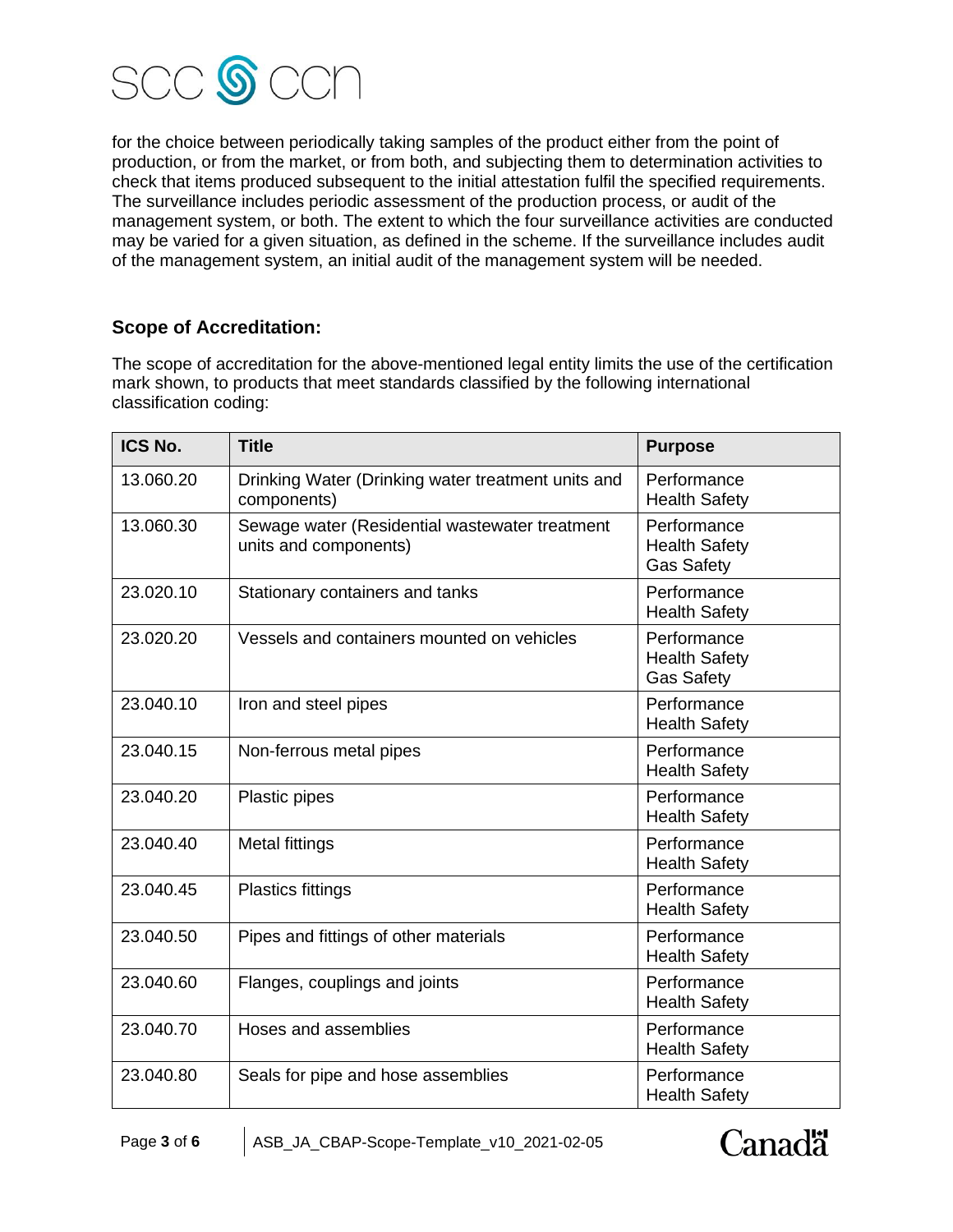

| ICS No.   | <b>Title</b>                                                                                | <b>Purpose</b>                               |
|-----------|---------------------------------------------------------------------------------------------|----------------------------------------------|
| 23.040.99 | Other pipeline components                                                                   | Performance<br><b>Health Safety</b>          |
| 23.060.20 | Ball and plug valves                                                                        | Performance<br><b>Health Safety</b>          |
| 23.060.30 | Gate valves                                                                                 | Performance<br><b>Health Safety</b>          |
| 23.060.40 | Pressure regulators<br>Including pressure-reducers                                          | Performance<br><b>Health Safety</b>          |
| 23.060.50 | <b>Check valves</b>                                                                         | Performance<br><b>Health Safety</b>          |
| 23.060.99 | Other valves                                                                                | Performance<br><b>Health Safety</b>          |
| 23.080    | Pumps (Liquid pumps only)                                                                   | Performance<br><b>Health Safety</b>          |
| 23.120    | Ventilators, Fans, Air-conditioners                                                         | Performance                                  |
| 23.160    | Vacuum technology<br>Including vacuum pumps                                                 | Performance<br><b>Health Safety</b>          |
| 27.160    | Solar energy engineering                                                                    | <b>Health Safety</b>                         |
| 43.080.20 | <b>Buses</b><br>(Components for Recreational Vehicles only-RV<br>Series)                    | Performance<br>Plumbing<br><b>Gas Safety</b> |
| 43.100    | Passenger cars. Caravans and light trailers-<br>(Components for Recreational Vehicles only) | Performance<br>Plumbing<br><b>Gas Safety</b> |
| 49.025.50 | Adhesives                                                                                   | Performance                                  |
| 55.040    | Packaging materials and accessories<br>Including sealing devices                            | Performance                                  |
| 67.250    | Materials and articles in contact with foodstuffs                                           | Performance<br><b>Health Safety</b>          |
| 67.260    | Plant and equipment for the food industry                                                   | Performance<br><b>Health Safety</b>          |
| 71.120.99 | Other equipment for the chemical industry<br>(Chemical Dispensing Systems only)             | Performance<br><b>Health Safety</b>          |
| 83.080.20 | Thermosplastic materials                                                                    | Performance<br><b>Health Safety</b>          |
| 83.140.10 | Films and sheets<br>Including plates                                                        | Performance<br><b>Health Safety</b>          |
| 83.140.30 | Plastic pipes, fittings and valves                                                          | Performance<br><b>Health Safety</b>          |

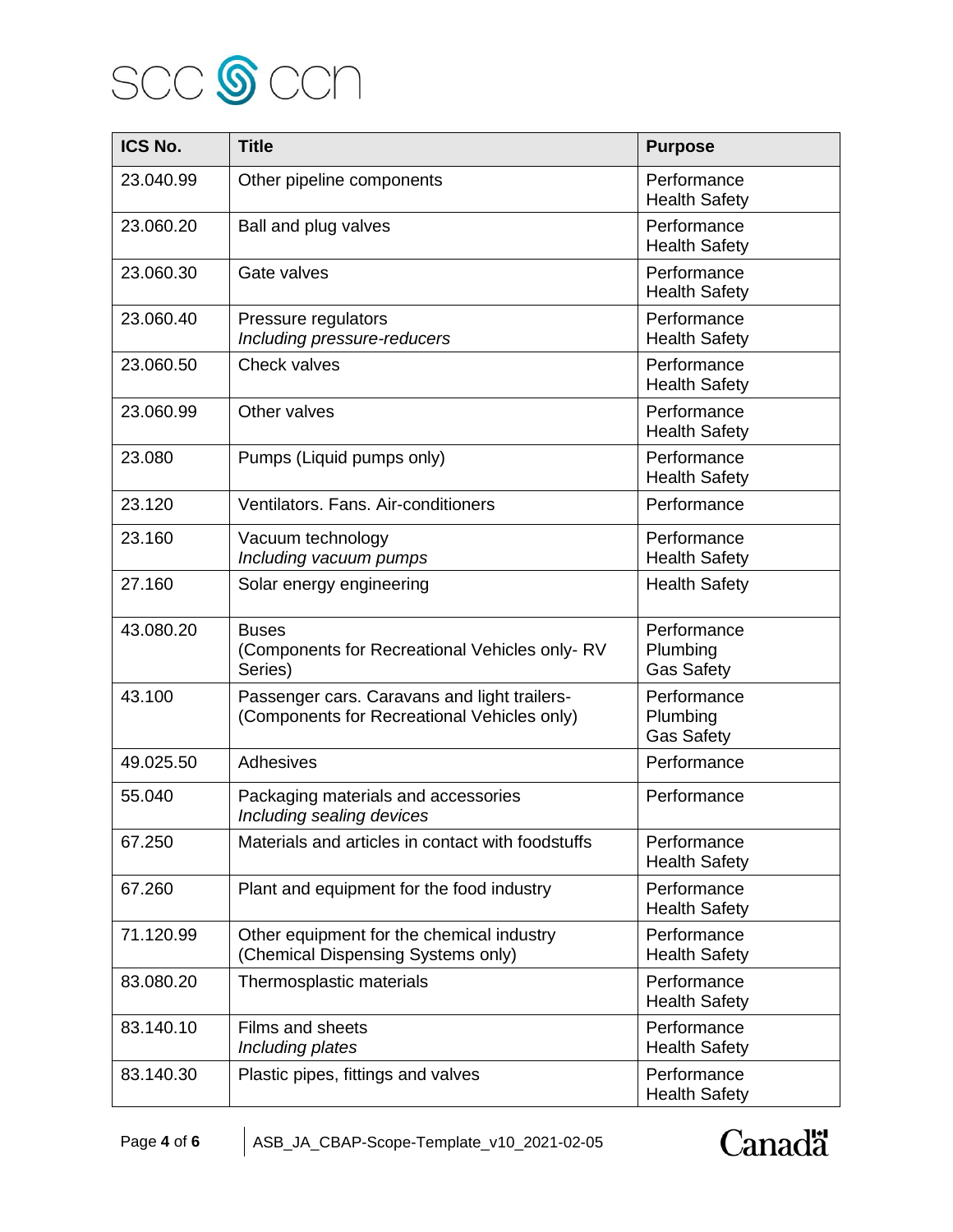

| ICS No.   | <b>Title</b>                                                                                                     | <b>Purpose</b>                                           |
|-----------|------------------------------------------------------------------------------------------------------------------|----------------------------------------------------------|
| 83.180    | Adhesives                                                                                                        | Performance                                              |
| 91.060.20 | Roofs<br>(Roof vent flashing only)                                                                               | Performance                                              |
| 91.060.40 | Chimneys, shafts, ducts<br>Including flues and flue pipes                                                        | Performance<br>Safety                                    |
| 91.140.10 | Central heating systems<br>Including burners and boilers for central heating<br>systems                          | Performance<br><b>Gas Safety</b>                         |
| 91.140.40 | Gas supply systems                                                                                               | Performance<br>Safety                                    |
| 91.140.60 | Water supply systems                                                                                             | Performance<br><b>Health Safety</b>                      |
| 91.140.65 | Water heating equipment                                                                                          | Performance<br>Safety                                    |
| 91.140.70 | Sanitary installations                                                                                           | Performance<br><b>Health Safety</b>                      |
| 91.140.80 | Drainage systems                                                                                                 | Performance<br><b>Health Safety</b>                      |
| 97.040.20 | Cooking ranges, working tables, ovens and similar<br>appliances<br>(excludes components)                         | Performance<br><b>Health Safety</b><br><b>Gas Safety</b> |
| 97.040.30 | Domestic refrigerating appliances                                                                                | Performance<br><b>Gas Safety</b>                         |
| 97.040.40 | <b>Dishwashers</b>                                                                                               | Performance<br><b>Health Safety</b>                      |
| 97.040.50 | Small kitchen appliances<br>Including food waste disposal units                                                  | Performance<br><b>Health Safety</b>                      |
| 97.060    | Laundry appliances<br>Including washing-machines, dry-cleaners, driers,<br>ironing and pressing appliances, etc. | Performance<br><b>Gas Safety</b>                         |
| 97.100.20 | <b>Gas heaters</b>                                                                                               | Performance<br><b>Gas Safety</b>                         |
| 97.130.20 | Commercial refrigerating appliances                                                                              | Performance<br><b>Gas Safety</b>                         |
| 97.170    | Body care equipment<br>(Hydromassage tubs only)                                                                  | Performance<br><b>Health Safety</b>                      |
| 97.180    | Miscellaneous domestic and commercial<br>equipment                                                               | Performance<br><b>Health Safety</b>                      |
| 97.220.10 | Sports facilities<br>(Swimming-pools and spas only)                                                              | Performance<br><b>Health Safety</b>                      |